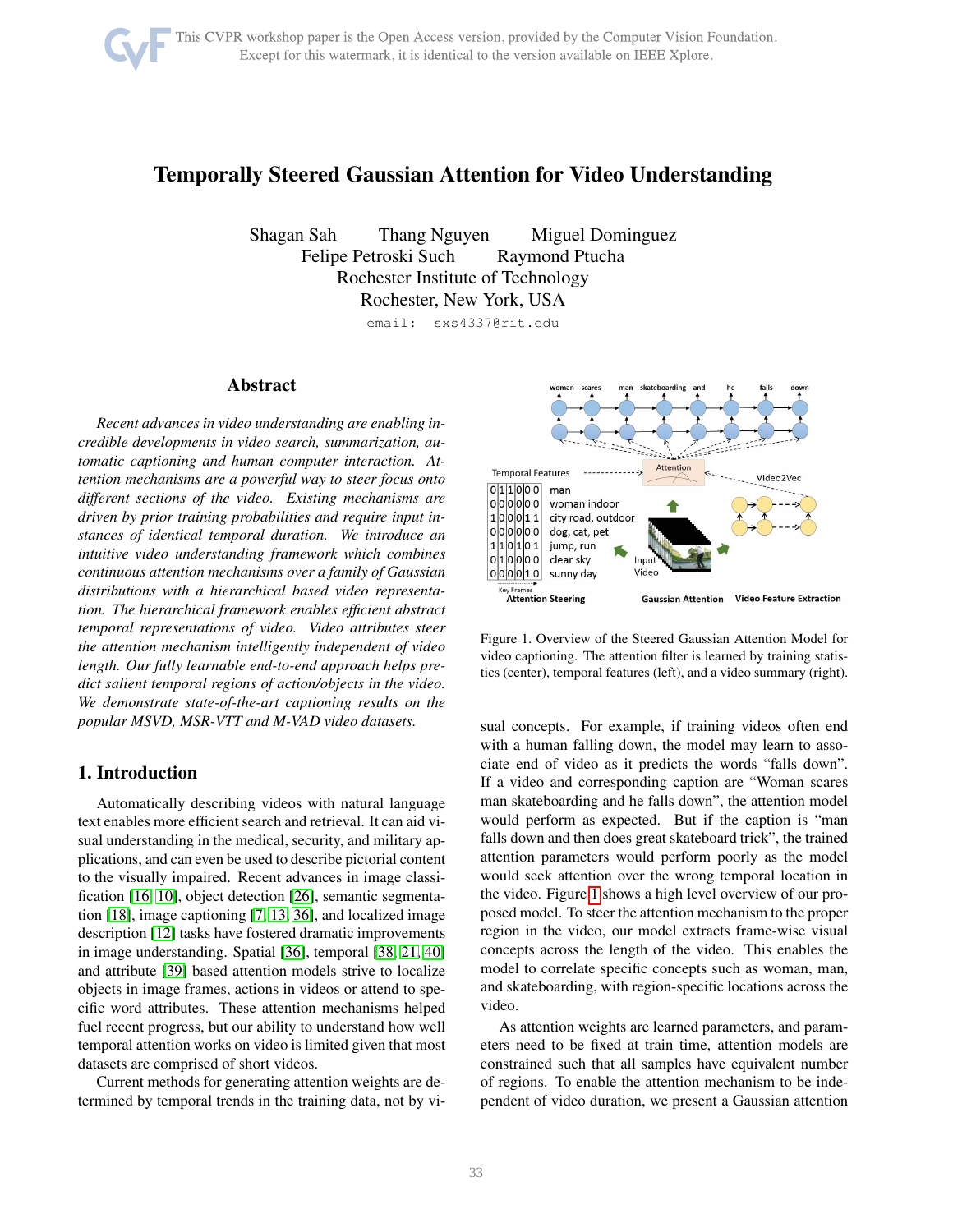model which learns a continuous function.

Our steered Gaussian attention model uses an intuitive video2vec latent encoding. When applied to variable length videos in a hierarchical fashion, we form an elegant architecture which can obtain state-of-the-art captioning results on the MSR-VTT [\[35\]](#page-7-8), MSVD [\[6\]](#page-6-3) and M-VAD [\[31\]](#page-7-9) video captioning datasets. Our two main contributions are the introduction of length agnostic Gaussian attention models and temporal steering of these models:

*Gaussian parametric attention.* Soft attention models have an intrinsic limitation that all input buffers need to be of the same duration. This is because the attention vector is associated with a learnable, but fixed dimension weight matrix. For videos, this requires reducing longer videos or padding shorter videos. The proposed parametric Gaussian attention model removes this limitation by applying a continuous, rather than discrete weight distribution.

*Temporal steering.* Existing attention models are guided by temporal features of the training data. For example, when the phrase "winning goal" occurs, the attention might jump towards the end of video. The introduced temporal attention steering mechanism uses frame level visual concepts to guide attention based on current video properties (detection of objects, activities, etc.) and not on training data trends.

#### 2. Related Work

Success of deep learning in the still image domain has influenced research in the video understanding domain [\[15,](#page-7-10) [4\]](#page-6-4). Early work on video captioning relied on extracting semantic content such as subject, verb, object, and associating it with the visual elements [\[30,](#page-7-11) [37\]](#page-7-12). For instance, [\[30\]](#page-7-11) form a Factor Graph Model to obtain the probability for the semantic content and then use a search based optimization to combine a subject, verb and object to fit in a sentence template. With availability of large video-sentence pair datasets with rich language information, recent studies [\[33,](#page-7-13) [7\]](#page-6-1) have demonstrated use of neural networks to directly model language conditioned on video.

Initial works that introduced Recurrent Neural Networks (RNNs) for video captioning used a mean pooled feature as the video representation [\[33\]](#page-7-13). An alternate approach uses an encoder-decoder [\[29\]](#page-7-14) framework that first encodes f frames, one at a time to the first layer of a two layer Long-Short-Term Memory (LSTM), where  $f$  can be of variable length. S2VT [\[34\]](#page-7-15) encodes the entire video, then decodes one word at a time.

Attention mechanisms were initially proposed in [\[2\]](#page-6-5) and used in video captioning context by [\[38\]](#page-7-5). They allow the focus of relevant temporal segments of a video conditioned on the text-generating recurrent network. Spatial attention over parts of an image is shown by [\[36\]](#page-7-4). They also present a hard-attention mechanism equivalent to reinforcement learning with the reward for selecting the image region proportional to the target sentence. Semantic attention over word attributes has been shown to enhance image captioning by [\[39\]](#page-7-7). Similarly, [\[8\]](#page-6-6) and [\[41\]](#page-8-1) included video attributes or tags to help generate improved captions. More recently, video captioning was extended to paragraph generation using independent recurrent networks at the word and sentence level [\[40\]](#page-8-0). Hierarchical recurrent networks have also been used to encode the video in an embedding before generating words [\[21\]](#page-7-6).

Knowledge transfer from independent language and image data for image captioning was demonstrated by [\[11\]](#page-6-7). Our work is loosely inspired by this study because we want to use sentence independent visual features to improve the generated captions. Our work is additionally inspired by the soft attention model for video captioning presented in [\[38\]](#page-7-5). We augment it by parameterizing the attention mechanism with a Gaussian distribution over the video length and then further guide the attention using independent temporal "concepts" of the video inspired by the word attributes from [\[39\]](#page-7-7). Gaussian attention filters are discussed in [\[24\]](#page-7-16) but the application is limited to activity classification and their equally spaced attention filters limit the use of attention for word generation. Our model is length agnostic since each Gaussian learns normalized mean and sigma values from the distribution.

## 2.1. Soft Attention

A simple way to encode video features is by averaging pixels or features across all frames in the video. Most commonly, features are the output of a frame passed into an ImageNet pre-trained CNN. Soft Attention (SA) uses a weighted combination of these frame-level features, where the weights are influenced by the word decoder. Soft attention was first used in the context of video captioning in [\[38\]](#page-7-5). They computed a frame relevance score  $e_i^{(t)}$  for each frame i of video  $v_1, v_2, ..., v_n$  at decoder time step t.

$$
e_i^{(t)} = \mathbf{w}^\top tanh(W_a h_{t-1} + U_a v_i + b_a)
$$
 (1)

Where,  $h_{t-1}$  is the hidden state at the previous time step of the decoder,  $v_i$  is the frame feature vector representation of the  $i^{th}$  frame, and w,  $W_a$ ,  $U_a$ ,  $b_a$  are learned parameters. This can be interpreted as an alignment between the encoder and decoder sequence. It allows the video encoder to selectively emphasize relevant parts of the video. As the frame relevance score is computed using fixed dimension weight matrices, it restricts the exact number of frames in the video. Moreover, given that the average length of videos is a few seconds in most datasets, it seems counter intuitive to have strong localized attention in such a short duration.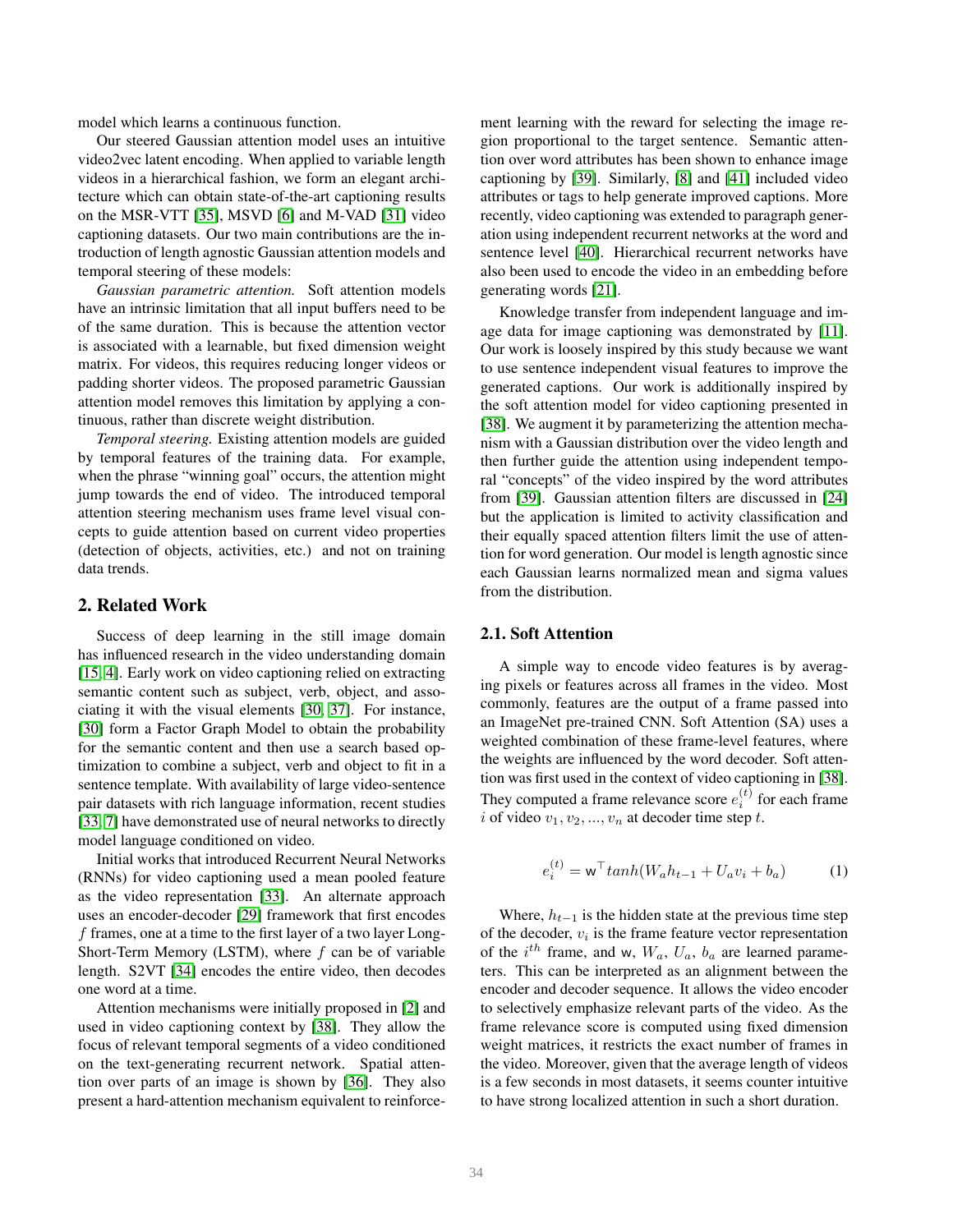# 3. The Steered Gaussian Attention Model

This section describes the main components of our model- Gaussian Attention, steering and Video2Vec representation.

#### 3.1. Gaussian Attention

We define the Gaussian Attention (GA) to remove restrictions with the generic soft attention mechanism. The relevance score that weighs the input sequence is modeled with a Gaussian distribution. At each time step, the decoder observes a filtered/weighted encoder sequence. GA weights the input sequence based on the temporal location and the shape of the distribution modeled by the mean and standard deviation, respectively. We adapt the function to compute a continuous relevance score  $e^t$  across the entire input sequence  $X = (x_1, x_2, ..., x_F)$  at decoder time step t as-

$$
e^t = \sum_{k=1}^{N} \pi_k \mathcal{N}(X | \mu_k^t, \Sigma_k^t)
$$
 (2)

Where, each GA  $\mathcal{N}(X|\mu_k^t, \Sigma_k^t)$  is a Gaussian distribution with its unique mean  $\mu_k^t$  and covariance matrix  $\Sigma_k^t$  at time t, N is the number of Gaussians and  $\pi_k$  is the mixing coefficient. The mixing coefficients are normalized to sum to one. The input features  $X \in \mathbb{R}^{D \times F \times M}$ , where D is the number of input modalities,  $F$  is the length of the each sequence, and  $M$  is the dimension of each feature. For example, if the two input modalities of spatial domain and temporal domain are used, we can learn a unique set of Guassians for each modality by setting  $D = 2$ . By varying mixing coefficients, mean and covariance of basic Gaussians, the superposition can approximate any continuous function by using sufficient number of Gaussians. Hence with correct parameters, a GA model can achieve the same function as soft attention. We choose to model independent Gaussians, and replace  $\Sigma_k^t$  with a scalar standard deviation,  $\sigma_k^t$  at each time t.

Computing the parameters allows the filter to temporally adapt to decoder decisions. With loss back-propagated at each time step, the mean value of the Gaussian learns to control focus on relevant locations of the sequence. Similarly, the standard deviation can learn to extract information from a longer or shorter segment. Thus, the GA formulation makes it adaptive both in terms of location and range. Resource utilization can be optimized as the decoder need not necessarily compute attention over the entire input sequence. The mean and standard deviation are computed as:

$$
\mu^t = \wp(W_\mu h_{t-1} + U_\mu X + b_\mu)
$$
 (3)

$$
\sigma^t = |W_{\sigma} h_{t-1} + U_{\sigma} X + b_{\sigma}| \tag{4}
$$



<span id="page-2-0"></span>Figure 2. Illustration of the parameterized Gaussian attention model for steering the temporal alignment between the video and word sequence. The caption is generated using a recurrent neural network. For a video, the mean and standard deviation of the distribution is computed based on the outputs of the previous time steps (dotted lines). The curves depict change in the attention over the video based on the word generated in the caption generator.

Where,  $W_{\mu}$ ,  $W_{\sigma}$ ,  $U_{\mu}$ ,  $U_{\sigma}$ ,  $b_{\mu}$ ,  $b_{\sigma}$  are learned weights. We use the activation  $\wp(s) = |s|/(|s| + c)$  for the mean values to scale to range  $[0,1]$  as the input sequence is normalized temporally. The normalization allows the model to compute attention over sequences of varying length. It also reduces the number of learnable weights from  $\mathbb{R}^{h \times h}$ to  $\mathbb{R}^{h \times N}$ , where h is hidden dimension size of decoder and  $N \ll h$ . Similar to soft attention, the attention weights  $\alpha_i^t$ at time  $t$  for input  $X$  are obtained by normalizing the relevance scores. The input to the decoder is a weighted sum of the input  $X$  using the attention at time  $t$ .

$$
\alpha_i^t = \frac{exp(e_i^t)}{\sum_{j=1}^F exp(e_j^t)}\tag{5}
$$

$$
\Phi_t(X) = \sum_{i=1}^F \alpha_i^t x_i \tag{6}
$$

Modeling the attention filter with a parametric distribution allows the decoder to view inputs with varying duration and hence it is better at exploiting the temporal structure of an input sequence. The parametric attention has the capability to sense the complete encoder sequence if required. This is important in a translation like task where the generated word may hold relevance throughout the video. For example, after the word *man* in Figure [2,](#page-2-0) the model learns to expand the attention to allow the caption generator to view the entire input as the associated visual feature of *man* appears in the entire video.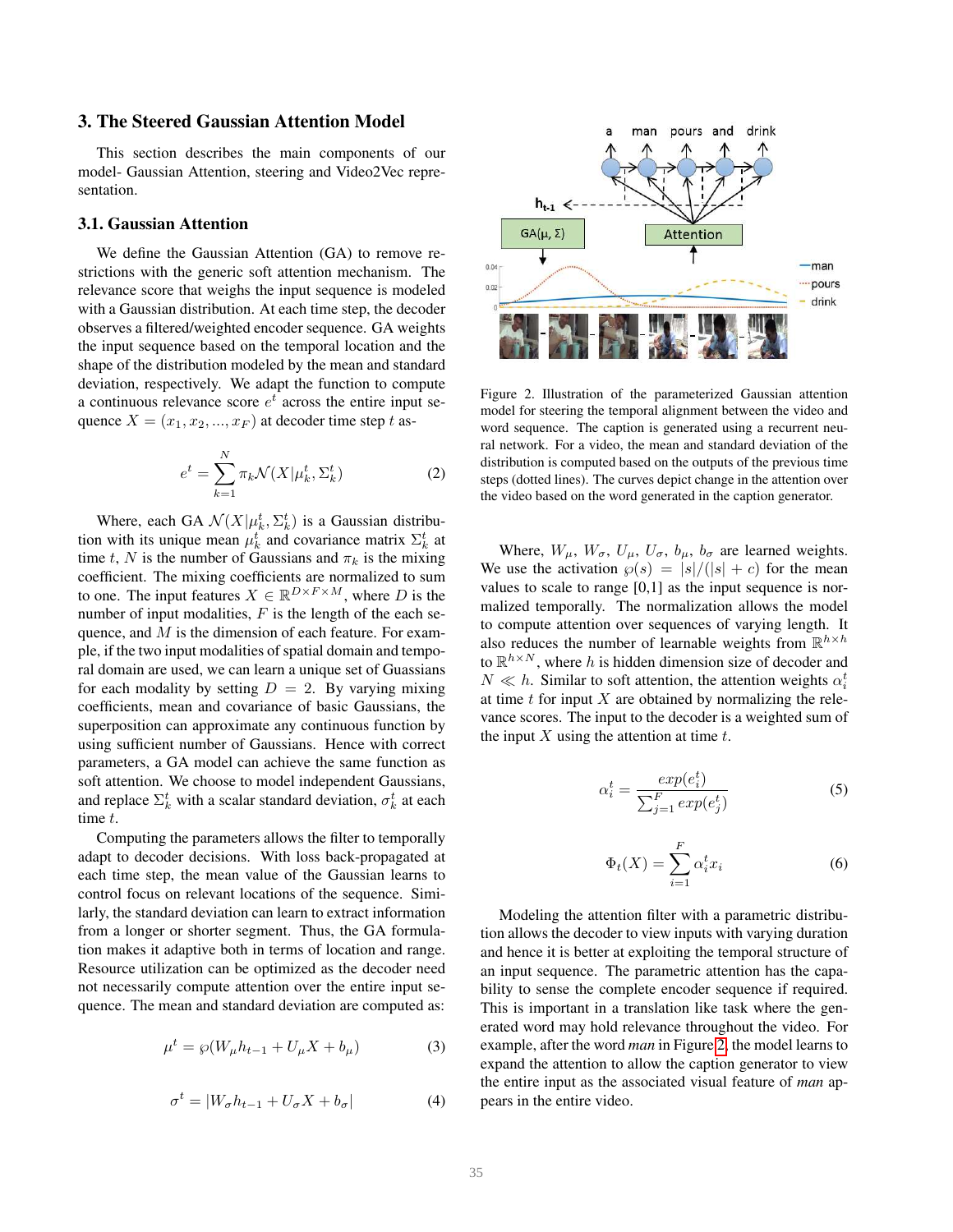## 3.2. Attention Steering

Traditional attention models are associated with a set of weight matrices that are learned during training. During test time, the weight matrices guide the attention and hence limit the attention mechanisms by prior temporal statistics. We introduce temporal attention steering that guides the attention based on the visual features of a test video. The temporal features across the video are normalized over all frames. The resulting matrix is a temporal map that translates feature relevance to frame relevance. At each LSTM time step, the model computes an updated frame relevance vector. For example, if the network computes that "apple" is an important feature for the next word prediction, the relevance factor of the feature "apple" will be higher. The temporal feature map in Figure [3](#page-3-0) would then translate the relevance factor of "apple" to the center/end of the video. This provides a way to steer the attention without increasing the number of inputs to the system.

We further investigate the use of word label embeddings of objects present in video frames as temporal visual features. We use an ImageNet classifier trained on 4k classes [\[20\]](#page-7-17) represented using a Glove [\[23\]](#page-7-18) word embedding. Representing a large number of objects is important for "in-thewild" videos. A bottom-up grouping strategy [\[20\]](#page-7-17) is applied to the categories to deal with the problems of over-specific classes. In reality, a sentence is described by both the objects and the whole scene as the context. Distinguishing individual objects from others in a scene, especially when there are multiple objects of different categories, can be highly challenging. Hence, EdgeBox is used [\[42\]](#page-8-2) to obtain proposal bounding box regions within each frame of a video. The Glove word embeddings of bounding box class labels are mean pooled to obtain a frame-level representation. We discover that the mean pooled class label embedding is rich in semantic information and is closer to the words in the ground truth sentence. As a complementary or alternative approach to temporal word embeddings, one could use frame CNN features directly.

#### 3.3. Video2Vec Representation

In addition to the steering mechanism, an embedded vector representation of the entire video is input into the captioning model (right input in Figure [1\)](#page-0-0). To learn powerful action and motion representations, we use a recent activity classification dataset- ActivityNet [\[5\]](#page-6-8), on human activity understanding that covers a wide range of complex daily activities. It is comprised of 849 video hours in over 200 activity classes. As these videos were collected from online video sharing sites they are excellent to transfer learned features for MSVD and MSR-VTT datasets which are also based on Youtube videos. The labeled videos are used to train a standard video-based activity classifier. We utilize two independent models with RGB (3- color channels) and



<span id="page-3-0"></span>Figure 3. Attention steering using normalized temporal feature relevance. Frame level features are weighted based on the relevance map and assists in guiding attention to video regions.  $W_t$  and  $W_{t-1}$  are words at times t and  $t-1$ ,  $h_{t-1}$  is RNN hidden state.

Optical Flow (OF) inputs. Features before the loss layer are used as *Video2Vec-Activity* representation.

# 4. Captioning Framework

The video captioning framework has three main components- Attention Steering, Video2Vec encoder and Gaussian attention based sentence generator as shown in Figure [1](#page-0-0) (left, right and center). The recently proposed hierarchical neural encoder [\[21\]](#page-7-6) technique efficiently captures temporal dependencies in videos. Hence, we integrate it by replacing soft attention with Gaussian attention between all recurrent layers and term it as Hierarchy over Gaussian Attention (HGA). The sentence generation engine takes in input from all three to generate word sequences. Recurrent Neural Networks (RNN) are a natural choice for generating sequences such as natural language sentences. However, RNNs suffer from vanishing and exploding gradient problems when learning long sequences. To solve this, we use the LSTM variant of RNNs to learn sentence generation as it is known to learn sequences with both short and long temporal dependencies [\[7\]](#page-6-1).

The model is trained using stochastic gradient descent by learning parameters  $\theta$  for the sentence  $w_1, w_2, ..., w_\tau$ . The words loss for a video is  $loss_{caption}$ . The log-likelihood is optimized by minimizing the loss for video  $V$  with word embeddings  $V_c$  and Video2Vec embedding  $S_v$ .

$$
\theta^* = \max_{\theta} \sum_{t=0}^{\tau+1} \log(w_t | V, S_v, V_c, w_{t-1}; \theta)
$$
 (7)

where  $w_0$  and  $w_{\tau+1}$  are special tokens for start and end of sentence. During testing, the model is input with the token for beginning of sentence and it generates words until the end of sentence token is generated.

Inspired by the work in [\[9\]](#page-6-9) on multi-modal embedding between text and visual inputs, we compute the cosine similarity between the mean pooled video level word embedding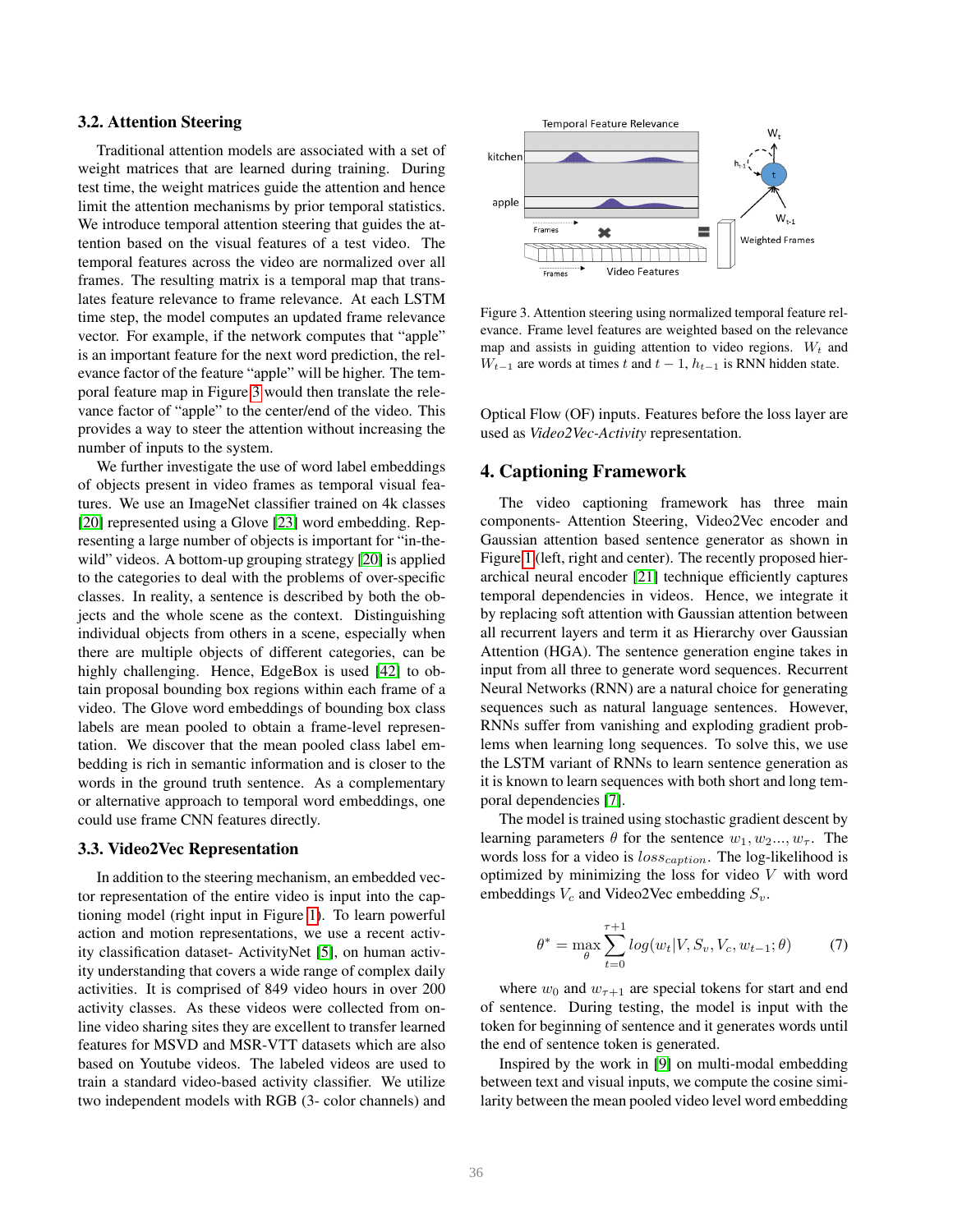$(V_c)$  and Gaussian attention weighted video vector ( $\Phi_V$ ). This similarity measure is added to the caption generation loss for the entire video:

<span id="page-4-2"></span>
$$
loss_{video} = loss_{caption} + \frac{V_c^T \Phi_V}{||V_c|| ||\Phi_V||}
$$
 (8)

## 5. Results and Discussion

#### 5.1. Training Details

Each video frame is passed through the 152-layer ResNet CNN model [\[10\]](#page-6-0) pre-trained on ImageNet data, where the  $[1 \times 2048]$  vector from the last pooling layer*pool5* is used as frame feature representation. In our HGA model, the inputs to the first hierarchical layer are 12 frame clips and the output at the last time step is the input to the second hierarchy layer. We use the PTBTokenizer in the Stanford CoreNLP tools [\[19\]](#page-7-19) to pre-process all words in captions. This involved converting all text to lower case, removing punctuation and tokenizing the sentences. We use captions only from the training and validation set to generate the vocabulary. A one-hot vector encoding of the vocabulary is used to represent each word as a vector. For MSR-VTT video categories, we use 300-dimension Glove embedding [\[23\]](#page-7-18) to obtain word vector representations.

During training, ADAM optimization is used to minimize the negative log likelihood loss. The learning rate is 2 × 10<sup>-4</sup> and we use decay parameters ( $\beta_1 = 0.9$ ,  $\beta_2 = 0.999$ ) as reported in [\[14\]](#page-7-20). The hidden dimension of LSTM layers in HGA is 1024 and for the sentence generation layer is 384. We employ a Dropout [\[28\]](#page-7-21) of 0.5 on the output of all LSTM layers. The mini-batch size is 100 and all models are trained for 40 epochs. Hyperparameters are selected by running tests on the validation set.

#### 5.2. Dataset Description

We choose the Microsoft Video Description Dataset (MSVD) [\[6\]](#page-6-3), the newly released Microsoft Research - Video to Text (MSR-VTT) [\[35\]](#page-7-8) and the movie description datset M-VAD [\[31\]](#page-7-9), to evaluate the proposed model. Standard train, validation and test splits were used for all datasets. Detailed statistics are listed in Table [1.](#page-4-0)

<span id="page-4-0"></span>

| racio 1: Traco sentence pan autusci statistics: |             |                |            |  |  |  |  |
|-------------------------------------------------|-------------|----------------|------------|--|--|--|--|
|                                                 | <b>MSVD</b> | <b>MSR-VTT</b> | M-VAD      |  |  |  |  |
| #sentences                                      | 80,827      | 200,000        | 54,997     |  |  |  |  |
| #sent. per video                                | $\sim$ 42   | 20             | $\sim$ 1-2 |  |  |  |  |
| vocab. size                                     | 9,729       | 24,282         | 16,307     |  |  |  |  |
| avg. length                                     | 10.2s       | 14.8s          | 5.8s       |  |  |  |  |
| #train video                                    | 1,200       | 6,513          | 36,921     |  |  |  |  |
| #val. video                                     | 100         | 497            | 4,651      |  |  |  |  |
| #test video                                     | 670         | 2,990          | 4,951      |  |  |  |  |

#### 5.3. Evaluation Metrics

Quantitative evaluation was performed using the Microsoft COCO caption evaluation tool [\[1\]](#page-6-10) to make our results directly comparable with other studies. For evaluation, we use standard metrics- BLEU [\[22\]](#page-7-22), METEOR [\[3\]](#page-6-11) CIDEr [\[32\]](#page-7-23) and ROUGE [\[17\]](#page-7-24) to score a predicted sentence against all ground truth sentences. Typically, the generated sentence correlates well with a human judgment when the metrics are high as they measure the overall sentence meaning and fluency. We report all scores as percentages (MET is METEOR and B-n is n-gram BLEU).

#### 5.4. Performance on MSVD

Table [2](#page-4-1) reports current captioning results (top half) vs. variations on our model (bottom half) on the MSVD dataset. Our baseline model (Baseline GA-5) is a Gaussian attention with five Gaussians. The addition of a hierarchical model (+HGA) shows significant improvement. The HGA model learns powerful motion features that a simple attention is unable to capture. As recommended in [\[40\]](#page-8-0), we test a HGA variant with BLEU-4 score included in the caption loss (BLEU reg). The BLEU score is computed on the validation set and regularized with the loss after each minibatch. Though it significantly improves BLEU scores, other scores are not much affected and we notice that sentence fluency degrades as well.

The addition of Video2Vec-Activity (+RGB,OF) further helps with METEOR scores due to importance of motion features. The highest METEOR score that we achieve is 33.1% which matches the state-of-the-art. We achieve a high BLEU-1 score with the baseline model and the hierarchy seems to hurt the *n*-gram metric. Our implementation of HRNE [\[21\]](#page-7-6) yields a 31.7 Meteor indicating that more frames (we use 120 frames with hierarchy  $8 \times 15$  in place of 160 frames with hierarchy  $8 \times 20$ ), addition of Maxout in word prediction, and inclusion of test captions in vocabulary may be beneficial.

<span id="page-4-1"></span>

| Method                            | <b>MET</b> | $B-1$ | $B-2$ | $B-3$ | $B-4$ |
|-----------------------------------|------------|-------|-------|-------|-------|
| MP [33]                           | 29.1       |       |       |       | 33.3  |
| S <sub>2</sub> VT <sub>[34]</sub> | 29.8       |       |       |       |       |
| SA [38]                           | 29.6       |       |       |       | 41.9  |
| p-RNN [40]                        | 32.6       | 81.5  | 70.4  | 60.4  | 49.9  |
| HRNE Att [21]                     | 33.1       | 79.2  | 66.3  | 55.1  | 43.8  |
| Baseline GA-5                     | 31.5       | 80.4  | 66.6  | 54.5  | 42.8  |
| $+HGA$                            | 32.8       | 79.1  | 65.8  | 54.8  | 43.9  |
| <b>BLEU</b> reg                   | 30.8       | 81.6  | 68.3  | 55.2  | 42.4  |
| $+$ RGB, OF                       | 33.1       | 77.5  | 64.1  | 53.4  | 43.0  |

Table 2. MSVD caption evaluation results on the held out test set.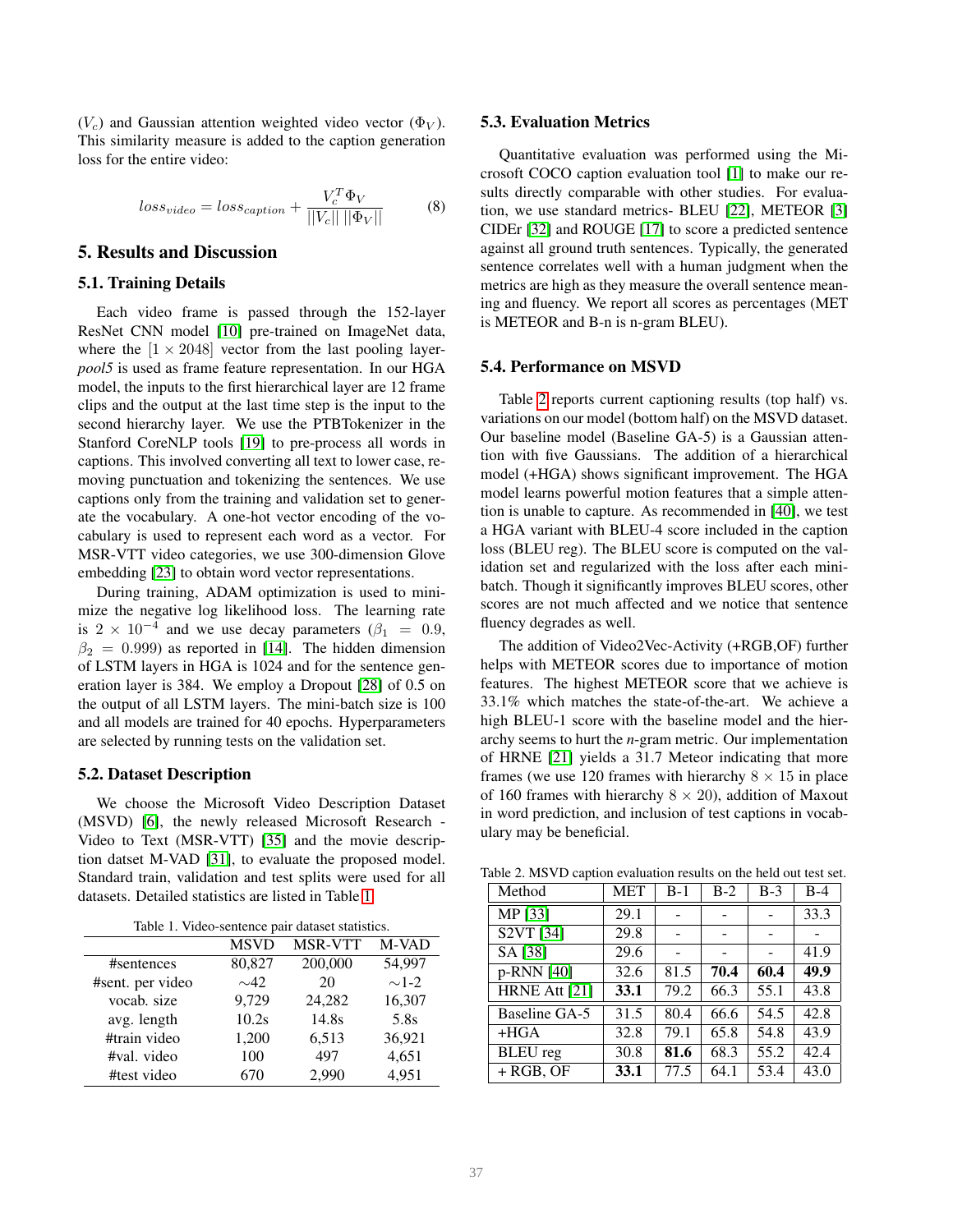<span id="page-5-0"></span>

| $\#$ Gaussians $\ $ | MET <sub>1</sub> | $B-1$ | $B-2$ | $B-3$ | $B-4$ |
|---------------------|------------------|-------|-------|-------|-------|
|                     | 30.7             | 76.3  | 62.3  | 50.3  | 39.0  |
|                     | 31.2             | 77.6  | 64.1  | 53.0  |       |
|                     | 31.5             | 80.4  | 66.6  | 54.5  | 42.8  |

Table 3. Performance evaluation with number of Gaussian filters for attention on the MSVD test set.

## 5.4.1 Analysis of Gaussian Attention

Since GA allows the model to focus on segments of the input, we train baseline GA models with 1, 3 and 5 Gaussians. Results are reported in Table [3.](#page-5-0) More attention curves allow the model to view specific but multiple regions of the input by increasing the number of learnable parameters. We observed exploding gradient problems with higher number of Gaussians as standard deviation starts to approach zero.



<span id="page-5-1"></span>Figure 4. Gaussian attention visualization for sample videos from MSVD. Distribution focuses on relevant video segment based on key words (bold) in the sentence. For the word "adding", relevant activity is in the starting of video, hence the mean of the distribution is close to 0. X-axis ranges from  $0 - 1$  normalized temporal video location and Y-axis is normalized attention weight  $\alpha_i^t$ .

Figure [4](#page-5-1) shows words from generated sentences along with the temporal Gaussian attention distributions generated on sample test MSVD videos. The distribution shows the adaptable nature of Gaussian attention. Even though the videos are short, at certain times the model needs to attend to different parts of the video. We anticipate that with longer and more complex videos, a higher number of Gaussians would be required. More broadly, these results indicate that the Gaussian attention is not restricted by the video duration since the videos are normalized temporally.

## 5.5. Performance on MSR-VTT

Caption evaluation scores for our models on the MSR-VTT dataset are reported in Tables [4](#page-5-2) and [5.](#page-6-12) Each model is trained end-to-end and we compare our approach with recent results. A single layer GA performs better than the mean pooled video frame input features. The HGA model adds hierarchy features to a single layer GA model and hence is better at learning temporal dependencies. The significance of Gaussian attention is shown by comparison of HGA with and without attention. This has better performance than a weighted average through an attention mechanism. To study the importance of temporal steering (STE) and Video2Vec-Activity (RGB and OF) features, we also input these as features to the captioning model. All of these inputs have positive impacts on the evaluation metrics. The addition of activity features show clear improvement over the baseline HGA. The OF features yield slightly improved scores over RGB. This indicates that motion/activity features from the ActivityNet dataset generalize well to other datasets.

<span id="page-5-2"></span>Table 4. HGA results on the held out MSR-VTT test set.

| Method          | <b>MET</b> | $B-4$ | CIDEr | ROUGE-L |
|-----------------|------------|-------|-------|---------|
| Only GA 1-layer | 25.6       | 34.6  | 37.4  | 57.4    |
| HGA (w/o att)   | 26.6       | 36.0  | 38.9  | 58.4    |
| <b>HGA</b>      | 27.4       | 38.8  | 43.4  | 59.1    |

Across all features we observe that the scores did not change significantly when trained without word features loss from [\(8\)](#page-4-2). However, it helped the model to converge faster. While generating the vocabulary from the training captions, we note that out of total 24,282 words, 10,155 words appear just once and 3,211 words twice. From the vocabulary, 4,716 words were not part of the Glove 400K dictionary. Such issues add to challenges of the language model. Similar trends appear in other datasets as well.

Fusion based models − Although the METEOR score does not improve with a combination of RGB and optical flow features, all other metrics show improvement. It also indicates that either of the features are sufficient to capture the activity information. We also use the Glove embedded video category label (CAT) available for all videos. The combined model is trained by concatenating the features before input to the LSTM. We note that the categories are the ground truth labels that are part of the original dataset and hence are better than any features generalized from an another dataset.

#### 5.5.1 Gaussian Attention in Different HGA Layers

Experiments are run on the HGA model to compare soft and Gaussian attentions. The HGA-only model can be interpreted as a three layer LSTM with the first two hierarchical layers as the video encoder and the last layer as the sentence generator or word decoder. We replace soft attention with GA at multiple layer combinations. Results are reported in Table [6.](#page-6-13) Adding GA at more layers seem to help focus on relevant inputs and features. Attention on the middle HGA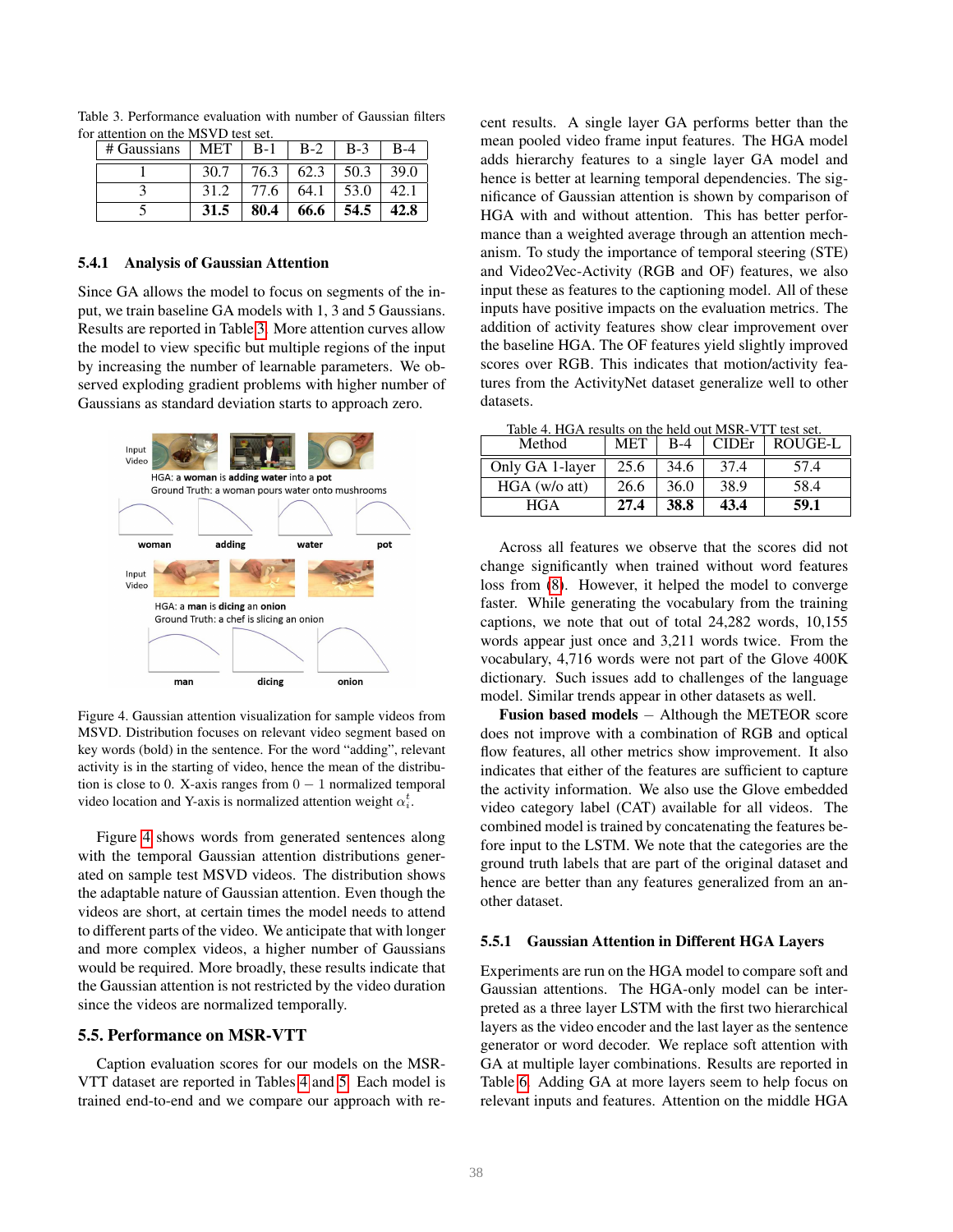|             | Method                              | <b>METEOR</b> | BLEU-1 | BLEU-2                   | BLEU-3                   | BLEU-4 | <b>CIDE</b> r | ROUGE-L |
|-------------|-------------------------------------|---------------|--------|--------------------------|--------------------------|--------|---------------|---------|
|             | Dong et al. [8]                     | 26.9          |        |                          |                          | 39.3   | 45.9          | 58.3    |
|             | Multimodal (only visual input) [25] | 27.0          |        | $\overline{\phantom{a}}$ | $\overline{\phantom{a}}$ | 38.3   | 41.8          | 59.7    |
|             | Shetty and Laaksonen [27]           | 27.7          |        | $\overline{\phantom{0}}$ |                          | 41.1   | 46.4          | 59.6    |
|             | Mean pool                           | 25.4          | 75.3   | 60.4                     | 46.4                     | 34.1   | 35.8          | 57.7    |
|             | <b>HGA</b>                          | 27.4          | 79.7   | 64.8                     | 51.1                     | 38.8   | 43.4          | 59.1    |
|             | $+$ STE                             | 27.6          | 79.8   | 64.4                     | 50.1                     | 37.9   | 43.4          | 59.2    |
|             | $+RGB$                              | 27.6          | 79.7   | 64.6                     | 50.8                     | 38.6   | 42.8          | 58.9    |
| <b>Ours</b> | $+OF$                               | 27.7          | 79.5   | 64.8                     | 50.9                     | 39.0   | 43.8          | 59.6    |
|             | $+RGB, OF$                          | 27.7          | 79.9   | 64.9                     | 51.0                     | 39.2   | 43.5          | 59.2    |
|             | +RGB, OF, CAT                       | 28.2          | 80.3   | 66.1                     | 52.5                     | 40.5   | 45.3          | 60.4    |

<span id="page-6-12"></span>Table 5. MSR-VTT results on the held out test set. We compare with recent entries in the MSR Video to Language Challenge.

layers can be viewed as the weighted sum of the encoded outputs of video clips input to the first layer. Attention is most important at the word decoder (layer 3) as it not only finds relevant segments in the video but also relevant HGA encoded features based on generated words.

<span id="page-6-13"></span>Table 6. Comparing Gaussian attention at different layers for MSR-VTT test set. Adding GA show clear improvement over SA and attention is most important at the word generation layer. MET is METEOR and B-1 to B-4 are n-gram BLEU scores.

| Layer replacing | MET  | $B-1$ | $B-2$ | $B-3$ | $B-4$ |
|-----------------|------|-------|-------|-------|-------|
| SA with GA      |      |       |       |       |       |
| None            | 26.7 | 77.7  | 62.6  | 48.4  | 36.1  |
| $\mathcal{L}$   | 27.3 | 78.9  | 63.6  | 49.8  | 38.1  |
| 3.2             | 27.4 | 79.3  | 64.5  | 50.8  | 38.8  |
| $3,2,1$ (HGA)   | 27.4 | 79.7  | 64.8  | 51.1  | 38.8  |

## 5.6. Performance on Movie Description Dataset

We present results of the HGA model on the M-VAD movie description dataset. This is a very challenging dataset as the videos are not specific activities but are movie scenes with complex sentences. We obtain a METEOR score of 6.9%, which is an improvement over the HRNE (6.8%) [\[21\]](#page-7-6) and S2VT (6.7%) [\[34\]](#page-7-15) models. The Bleu scores are 17.3%, 6.0%, 2.7%, 1.0% for  $1,2,3,4$  – grams, respectively.

## 6. Conclusion

We introduce a general purpose Steered Gaussian Attention Model for video understanding. Rather than use fixed training priors, we use video attributes as features along the length of the video to smartly steer the attention. When these temporal video features are bundled with a video summary vector, a semantically rich latent representation continuously feeds the captioning engine. A Gaussian parametric descriptor adds a degree of freedom to the input videos. The usage of hierarchical recurrent models are both efficient and robust. We demonstrate state-of-the-art captioning results on multiple video datasets.

## Acknowledgement

We would like to thank NVIDIA for donating some of the GPUs used in this research.

#### References

- <span id="page-6-10"></span>[1] *Microsoft COCO Caption Evaluation*, (accessed October 3, 2016). [https://github.com/tylin/](https://github.com/tylin/coco-caption) [coco-caption](https://github.com/tylin/coco-caption).
- <span id="page-6-5"></span>[2] D. Bahdanau, K. Cho, and Y. Bengio. Neural machine translation by jointly learning to align and translate. *arXiv preprint arXiv:1409.0473*, 2014.
- <span id="page-6-11"></span>[3] S. Banerjee and A. Lavie. Meteor: An automatic metric for mt evaluation with improved correlation with human judgments. In *ACL workshop on intrinsic and extrinsic evaluation measures for machine translation and/or summarization*, volume 29, pages 65–72, 2005.
- <span id="page-6-4"></span>[4] A. Barbu et al. Video in sentences out. *arXiv preprint arXiv:1204.2742*, 2012.
- <span id="page-6-8"></span>[5] F. Caba Heilbron et al. Activitynet: A large-scale video benchmark for human activity understanding. In *CVPR*, pages 961–970, 2015.
- <span id="page-6-3"></span>[6] D. L. Chen and W. B. Dolan. Collecting highly parallel data for paraphrase evaluation. In *Proceedings of the 49th Association for Computational Linguistics: Human Language Technologies-Volume 1*, pages 190–200. ACL, 2011.
- <span id="page-6-1"></span>[7] J. Donahue et al. Long-term recurrent convolutional networks for visual recognition and description. In *CVPR*, pages 2625–2634, 2015.
- <span id="page-6-6"></span>[8] J. Dong et al. Early embedding and late reranking for video captioning. In *Proceedings of the 2016 ACM on Multimedia Conference*, pages 1082–1086. ACM, 2016.
- <span id="page-6-9"></span>[9] J. Dong, X. Li, and C. G. Snoek. Word2visualvec: Crossmedia retrieval by visual feature prediction. *arXiv preprint arXiv:1604.06838*, 2016.
- <span id="page-6-0"></span>[10] K. He et al. Deep residual learning for image recognition. *arXiv preprint arXiv:1512.03385*, 2015.
- <span id="page-6-7"></span>[11] L. A. Hendricks et al. Deep compositional captioning: Describing novel object categories without paired training data. *arXiv preprint arXiv:1511.05284*, 2015.
- <span id="page-6-2"></span>[12] J. Johnson et al. Densecap: Fully convolutional localization networks for dense captioning. In *CVPR*, 2016.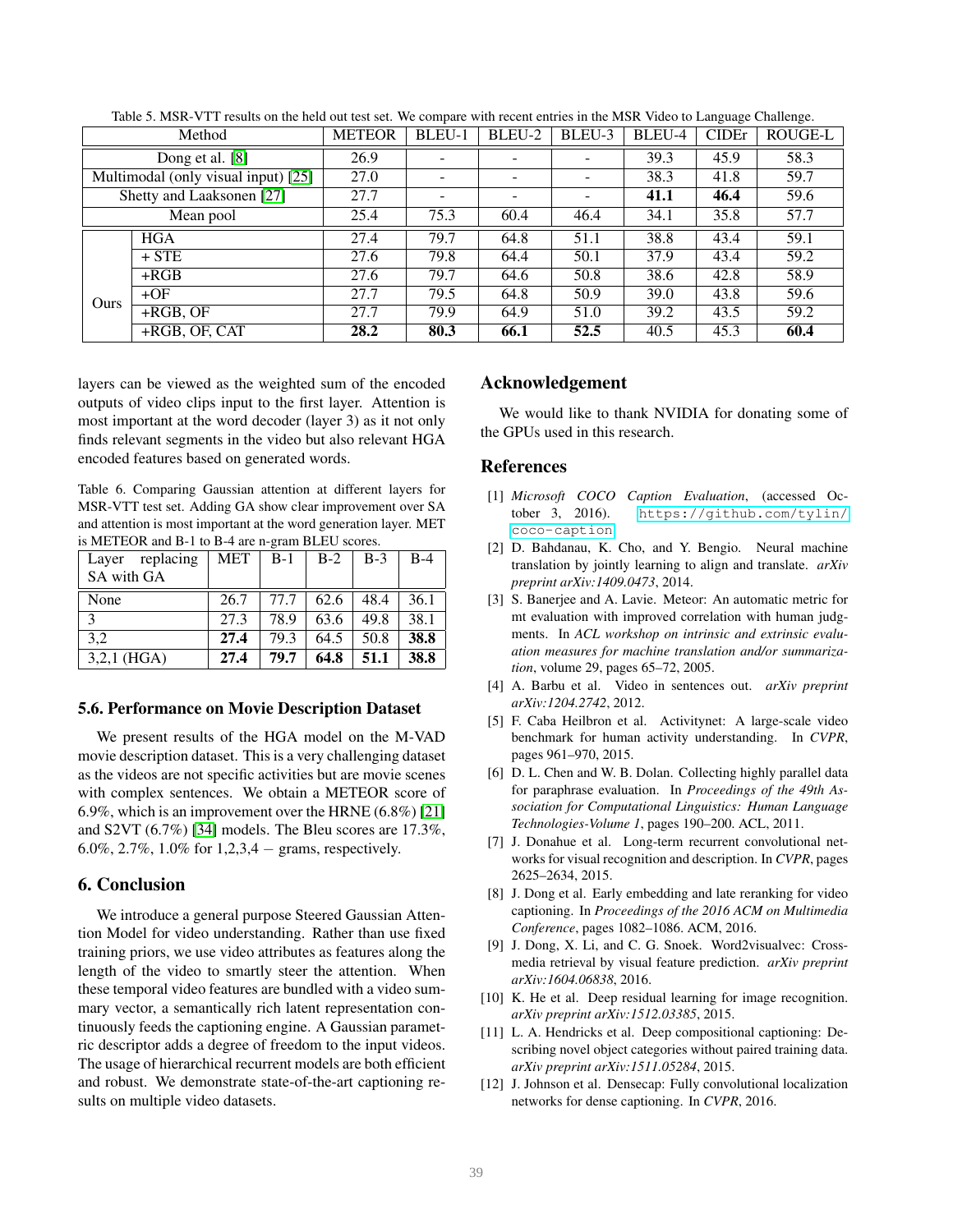

Baseline: a woman is playing a quitar HGA: a woman is playing a violin GT: a woman is playing a violin



Baseline: A monkey is playing with a dog HGA: A monkey is pulling a dogs tail GT: A monkey pulls on a dog's tail





Baseline: a group of people are running HGA + concepts: people are riding horses in a field GT: several jockeys are riding their horses around a race track



Baseline: a cartoon character is talking HGA + concepts: spongebob squarepants is talking to another character GT: a scene from the cartoon spongebob squarepants

Figure 5. Example videos and corresponding captions from the MSVD (left) and MSRVTT (right) datasets. For each video, three random frames are shown. Baseline is GA model with five Gaussian filters. HGA is our model and GT is a sample ground truth caption.

- <span id="page-7-3"></span>[13] A. Karpathy and L. Fei-Fei. Deep visual-semantic alignments for generating image descriptions. In *CVPR*, pages 3128–3137, 2015.
- <span id="page-7-20"></span>[14] D. Kingma and J. Ba. Adam: A method for stochastic optimization. *arXiv preprint arXiv:1412.6980*, 2014.
- <span id="page-7-10"></span>[15] A. Kojima, T. Tamura, and K. Fukunaga. Natural language description of human activities from video images based on concept hierarchy of actions. *IJCV*, 50(2):171–184, 2002.
- <span id="page-7-0"></span>[16] A. Krizhevsky, I. Sutskever, and G. E. Hinton. Imagenet classification with deep convolutional neural networks. In *NIPS*, pages 1097–1105, 2012.
- <span id="page-7-24"></span>[17] C.-Y. Lin. Rouge: A package for automatic evaluation of summaries. In *Text summarization branches out: Proceedings of the ACL-04 workshop*, volume 8, 2004.
- <span id="page-7-2"></span>[18] J. Long et al. Fully convolutional networks for semantic segmentation. In *CVPR*, pages 3431–3440, 2015.
- <span id="page-7-19"></span>[19] C. D. Manning et al. The stanford corenlp natural language processing toolkit. In *ACL*, pages 55–60, 2014.
- <span id="page-7-17"></span>[20] P. Mettes, D. C. Koelma, and C. G. Snoek. The imagenet shuffle: Reorganized pre-training for video event detection. *arXiv preprint arXiv:1602.07119*, 2016.
- <span id="page-7-6"></span>[21] Pan et al. Hierarchical recurrent neural encoder for video representation with application to captioning. *arXiv preprint arXiv:1511.03476*, 2015.
- <span id="page-7-22"></span>[22] K. Papineni, S. Roukos, T. Ward, and W.-J. Zhu. Bleu: a method for automatic evaluation of machine translation. In *Proceedings of the 40th annual meeting on association for computational linguistics*, pages 311–318. ACL, 2002.
- <span id="page-7-18"></span>[23] J. Pennington et al. Glove: Global vectors for word representation. In *EMNLP*, volume 14, pages 1532–43, 2014.
- <span id="page-7-16"></span>[24] A. Piergiovanni, C. Fan, and M. S. Ryoo. Temporal attention filters for human activity recognition in videos. *arXiv preprint arXiv:1605.08140*, 2016.
- <span id="page-7-25"></span>[25] V. Ramanishka et al. Multimodal video description. In *Proceedings of the ACM on Multimedia Conference*, pages 1092–1096, 2016.
- <span id="page-7-1"></span>[26] S. Ren, K. He, R. Girshick, and J. Sun. Faster R-CNN: Towards real-time object detection with region proposal networks. In *NIPS*, 2015.
- <span id="page-7-26"></span>[27] R. Shetty and J. Laaksonen. Frame-and segment-level features and candidate pool evaluation for video caption generation. In *ACM on Multimedia Conf.*, pages 1073–1076, 2016.
- <span id="page-7-21"></span>[28] N. Srivastava et al. Dropout: a simple way to prevent neural networks from overfitting. *Journal of Machine Learning Research*, 15(1):1929–1958, 2014.
- <span id="page-7-14"></span>[29] Sutskever et al. Sequence to sequence learning with neural networks. In *NIPS*, pages 3104–3112, 2014.
- <span id="page-7-11"></span>[30] J. Thomason et al. Integrating language and vision to generate natural language descriptions of videos in the wild. In *Coling*, volume 2, page 9, 2014.
- <span id="page-7-9"></span>[31] A. Torabi et al. Using descriptive video services to create a large data source for video annotation research. *arXiv preprint arXiv:1503.01070*, 2015.
- <span id="page-7-23"></span>[32] R. Vedantam, C. Lawrence Zitnick, and D. Parikh. Cider: Consensus-based image description evaluation. In *CVPR*, pages 4566–4575, 2015.
- <span id="page-7-13"></span>[33] S. Venugopalan et al. Translating videos to natural language using deep recurrent neural networks. *arXiv preprint arXiv:1412.4729*, 2014.
- <span id="page-7-15"></span>[34] S. Venugopalan et al. Sequence to sequence-video to text. In *ICCV*, pages 4534–4542, 2015.
- <span id="page-7-8"></span>[35] J. Xu et al. Msr-vtt: A large video description dataset for bridging video and language. In *CVPR*, 2016.
- <span id="page-7-4"></span>[36] K. Xu et al. Show, attend and tell: Neural image caption generation with visual attention. *arXiv preprint arXiv:1502.03044*, 2(3):5, 2015.
- <span id="page-7-12"></span>[37] R. Xu et al. Jointly modeling deep video and compositional text to bridge vision and language in a unified framework. In *AAAI*, pages 2346–2352, 2015.
- <span id="page-7-5"></span>[38] L. Yao et al. Describing videos by exploiting temporal structure. In *ICCV*, pages 4507–4515, 2015.
- <span id="page-7-7"></span>[39] Q. You et al. Image captioning with semantic attention. *arXiv preprint arXiv:1603.03925*, 2016.